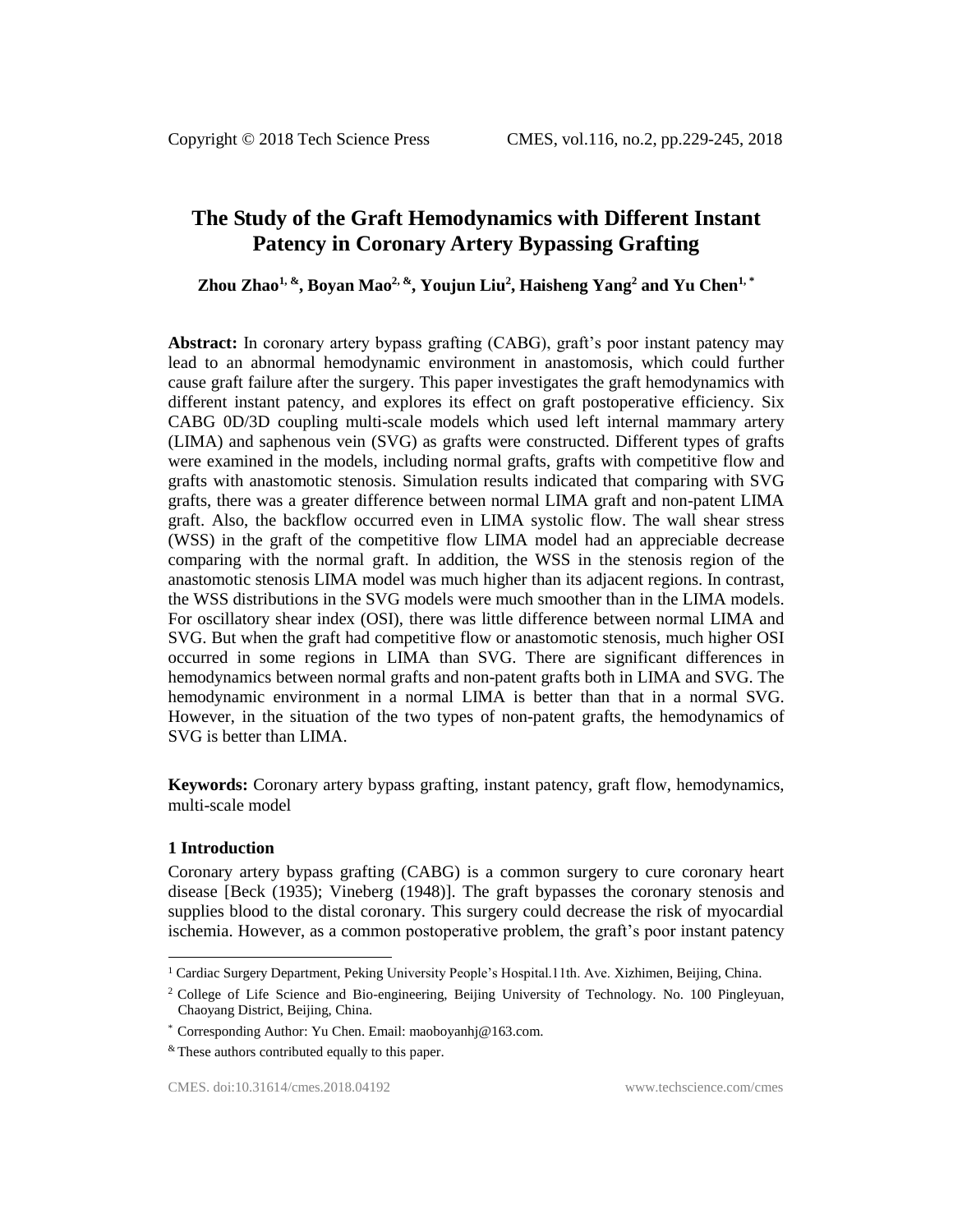will reduce the surgical effect and lead to a new revascularization. Instant patency means the graft's ability to supply the blood when it is just anastomosed. Currently, surgeons use transit time flow-meter (TTFM) to measure every graft's flow wave after the surgery to predict graft's patency [Acipayam, Uncu, Taraktas et al. (2015); Handa, Orihashi, Nishimori et al. (2016); Lehnert, Møller, Damgaard et al. (2015)]. Low average flow rate, high pulsating index and low diastolic velocity time integral fraction would indicate a poor instant patency of a graft [Tokuda, Song, Ueda et al. (2007); Kim, Chang and Lim (2005); Papadopoulou, Spengos, Papapostolou et al. (2006)].

The causes of a graft's poor instant patency could have two aspects; one is the anastomotic stenosis and the other is competitive flow [Sabik, Lytle, Blackstone et al. (2003); Pagni, Storey, Ballen et al. (1997)]. The anastomotic stenosis is often caused by operation errors, and can be corrected by removing the graft and redoing the surgery. The competitive flow happens because of non-severity stenosis on native coronary artery, which also has the ability to supply blood to distal coronary artery. The blood from the native coronary artery "competes" the blood from the graft and makes the graft flow decrease. The competitive flow will make the graft non-patency and cause so called "string phenomenon" if it is serious. The non-patency caused by competitive flow could not be corrected by redoing the surgery, and thus it requires choice of another surgery strategy [Villareal and Mathur (2000); Barner (1974); Seki, Kitamura, Kawachi et al. (1992)].

Hemodynamics is the key factor to influence the graft patency. Graft failure is mainly caused by atherosclerosis and intimal hyperplasia [Whittemore, Clowes, Couch et al. (1981); Butany, David and Ojha (1998)], and risk hemodynamic factors are seen as the most important factor to trigger them [Bassiouny, White, Glagov et al. (1992); Hofer, Rappitsch, Perktold et al. (1996)]. In end-to-side anastomotic structure, researches show that intimal hyperplasia mostly occurs in the heel of anastomosis, the graft bottom and the toe of anastomosis where the disturbed flow is serious [Sottiurai, Yao, Batson et al. (1989); Ojha, Cobbold and Johnston (1994)]. The hemodynamic risk factors include low wall shear stress (WSS), high wall shear stress gradient (WSSG) and high oscillatory shear index (OSI). Based on these facts, the objective of this paper is to study the hemodynamics in graft anastomosis with variable instant patency, and explore the effects to the postoperative graft efficiency.

Due to the complex condition in realistic surgery, it is dangerous and not ethical to take the experiment in patients. For this reason, the present study is designed to construct CABG models and uses numerical calculation approaches. In order to focus on details of surgery spot and provide an accurate boundary condition at the same time, the multi-scale model is considered for this study [Sankaran, Esmaily, Kahn et al. (2012); Taylor, Fonte and Min (2013)]. The general approach of the multi-scale modeling is to couple different dimensional models, such as 0D and 3D models, which have been used in examining hemodynamics and its effectiveness previously by our group [Zhao, Liu, Li et al. (2015); Li, Liu, Zhao et al. (2016); Mao, Wang, Zhao et al. (2016); Wang, Mao, Wang et al. (2016)].

The left anterior descending branch (LAD) stenosis was chosen for modeling and left internal mammary artery graft (LIMA) and saphenous vein graft (SVG) were investigated. Based on the two grafts, three types of CABG models with different graft patency were constructed.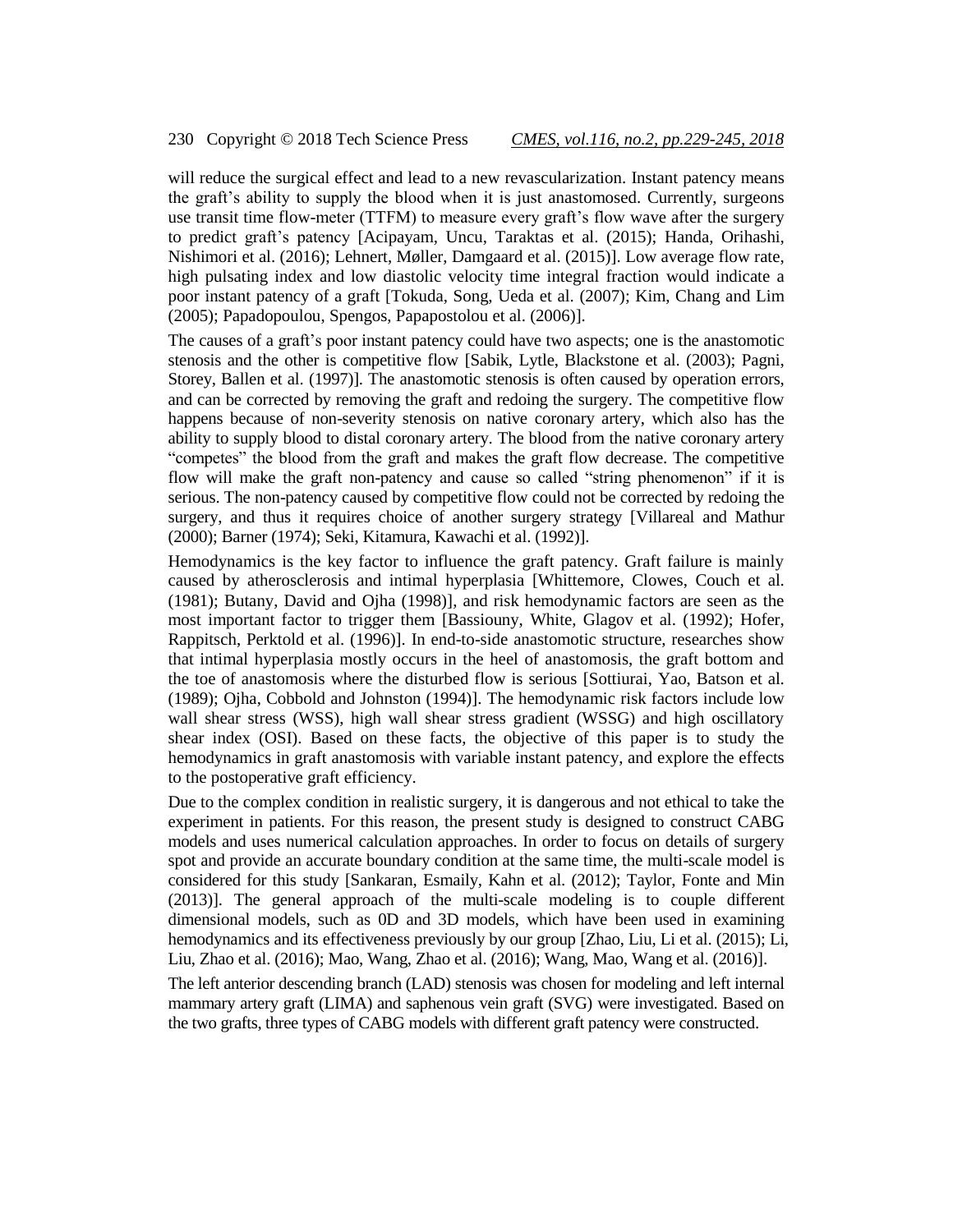### **2 Method**

### *2.1 Construction of 3D CABG model*

In this study, a 3D model of a coronary system with an aortic arch was reconstructed from CT data. The CT data was from a 55 years old male patient whose cardiac output was 4.6 L/min, systolic pressure was 147 mmHg and diastolic pressure was 103 mmHg. The CT image had 460 slices, 512\*512 pixels in each slice. The distance of two adjacent slices was 1mm. The Mimics software was used to complete the 3D reconstruction of CT images, and distinguish the coronary and aortic arch regions by thresholding segmentation. The Freeform software was used to smooth the model and complete the LIMA bypass grafting as well as the SVG bypass grafting. The LIMA diameter was set as 3 mm and the SVG diameter as 5 mm. The anastomosis position and angle of the LIMA and SVG grafts met the surgeon's suggestion. Based on the two types of grafts, three types of models were built, including a normal model with LAD stenosis rate of 90%, a competitive flow model with LAD stenosis rate of 50% and an anastomotic stenosis model with anastomotic stenosis rate of 50% according to a 90% stenosis in LAD. Finally, there are six reconstructed 3D models shown as Fig. 1 and Fig. 2.



**Figure 1:** LIMA Bypass grafting models which include the Normal model, Competitive flow model and Anastomotic stenosis model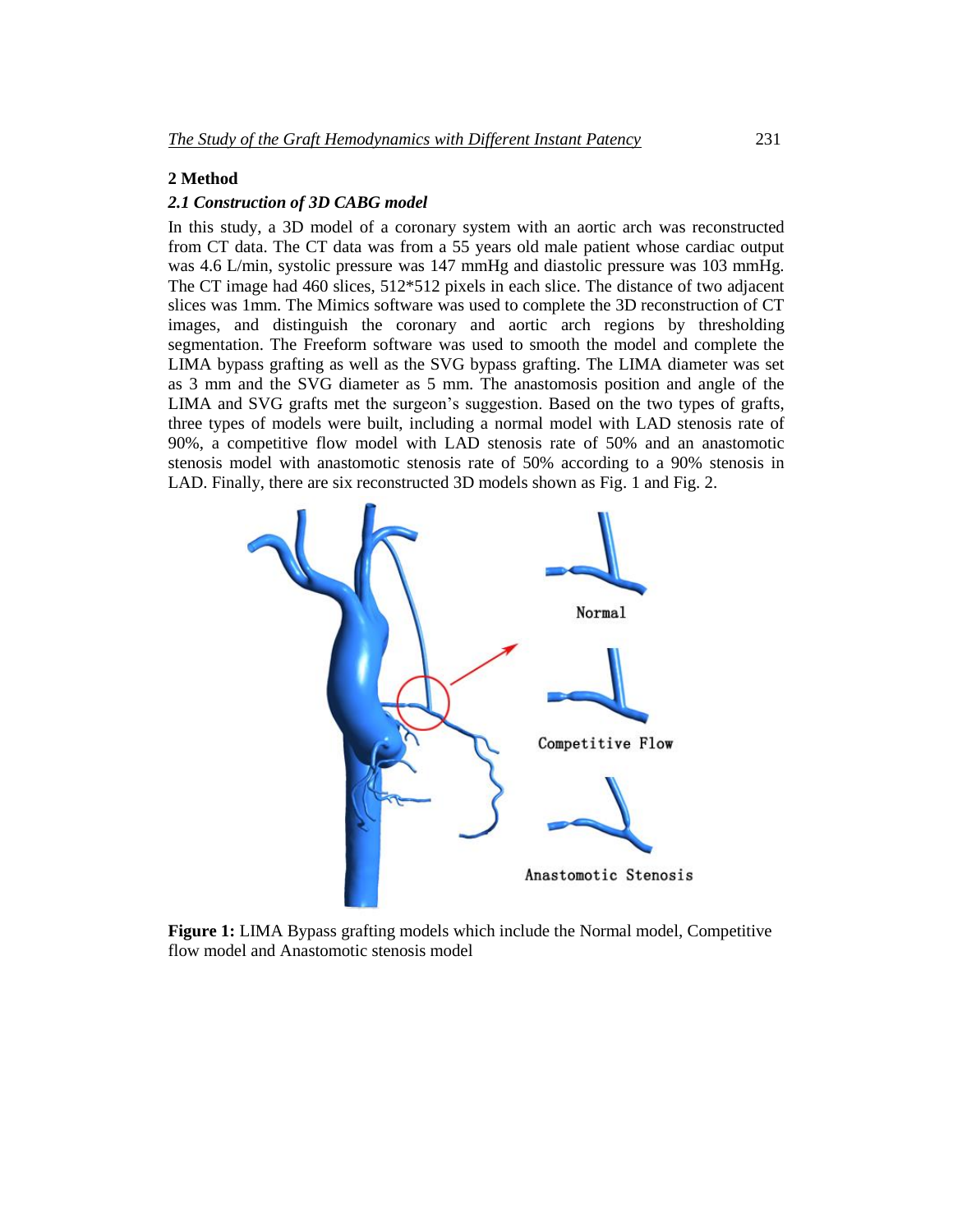

**Figure 2:** SVG Bypass grafting models which include the Normal model, Competitive flow model and Anastomotic stenosis model

These six models were meshed by ANSYS ICEM CFD software. All of these models used the hexahedral meshing method and passed sensitivity analysis. Fig. 3 shows the meshes in one of these models, and the number of nodes and elements are listed in Tab. 1. In this simulation, the vessel wall was set up as rigid wall which was impermeable and non-slip. The blood material property was set up as incompressible Newtonian fluid, for which the density was  $1050 \text{ kg/m}^3$  and the dynamic viscosity was 0.0035 Pa s.

|                      |               | Competitive |                             |
|----------------------|---------------|-------------|-----------------------------|
|                      | <b>Normal</b> | <b>Flow</b> | <b>Anastomotic Stenosis</b> |
| <b>LIMA Nodes</b>    | 925067        | 903525      | 1045646                     |
| <b>LIMA Elements</b> | 1213895       | 1185850     | 1371228                     |
| <b>SVG Nodes</b>     | 919067        | 893954      | 1017850                     |
| <b>SVG Elements</b>  | 1205731       | 1177347     | 1372429                     |

**Table 1:** The nodes and elements numbers of the 3D models

### *2.2 The lumped parameter model*

Based on the similarity of blood vessel network and circuit network, the complex vessel system can be simplified as lumped parameter model. The solution of the lumped parameter model is based on solving the differential-algebraic equations controlled by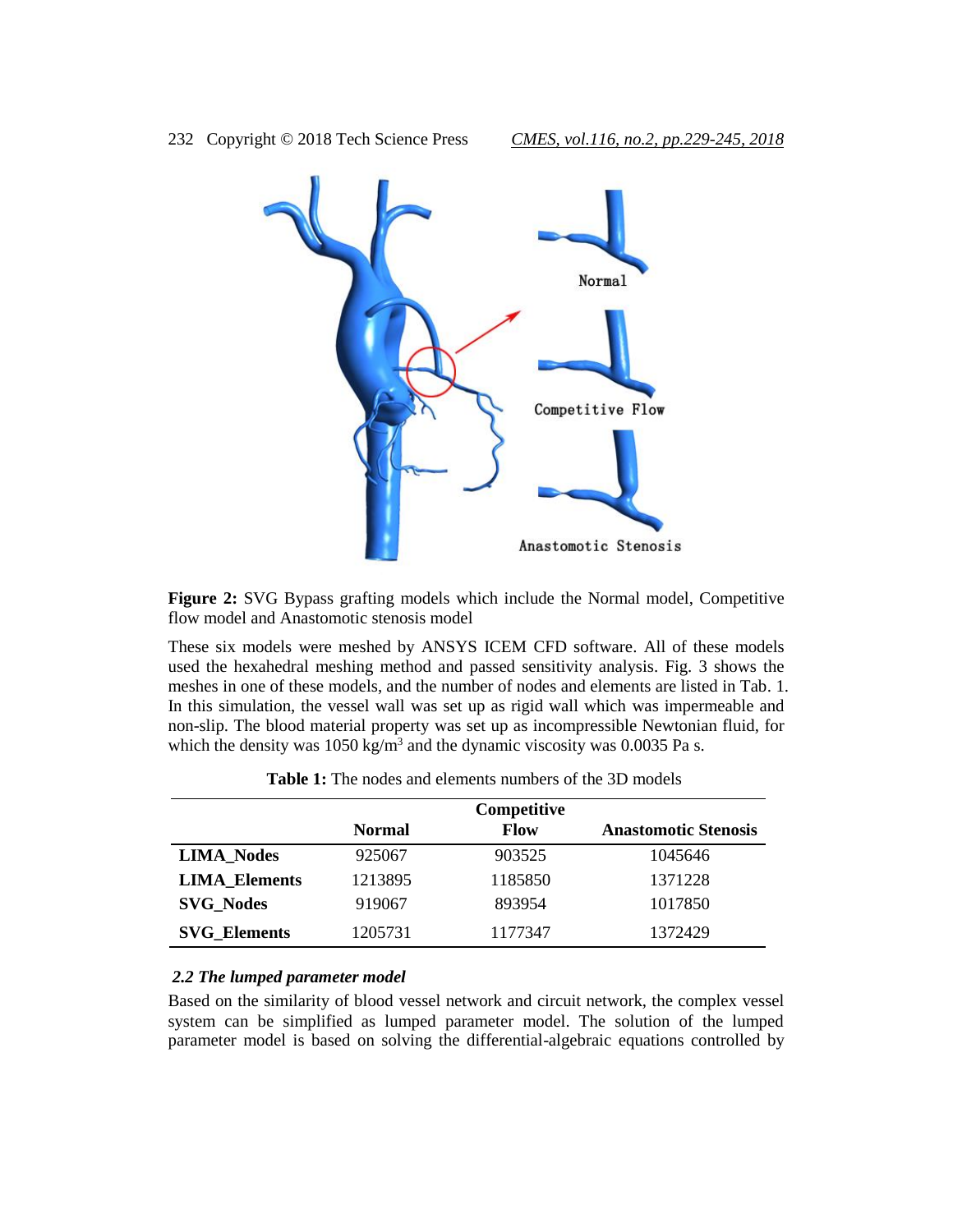Kirchhoff's law. In the construction of the lumped parameter model, blood pressure, blood flow, flow resistance, vessel elasticity and inertia are simulated by voltage, current, resistance, capacitance, and inductance in the circuit, respectively. Some special components, such as diode and variable capacitance, could simulate the heart valve and ventricular motion. The lumped parameter model overcomes the shortcomings of the 3D model and can simulate a wider range of blood circulation systems [Abdi, Karimi, Navidbakhsh et al. (2015); Taylor and Draney (2004)].

The structure of the lumped parameter model in this study was come up with Taylor [Taylor, Fonte and Min (2013)], and had been used often before. Based on the patient's 3D model, this study constructed a lumped parameter model shown as Fig. 4. This model mainly contained three parts, including cardiac part, systemic vessel part and coronary part.



**Figure 3:** The mesh in the LIMA\_Normal 3D model

As for cardiac part, a constant power source was used to simulate the left atrium pressure, two diodes were used to simulate mitral and aortic valves, the resistance and the inductance were used to simulate the blood resistance and inertia which flow through the valves. Variable capacitance  $C(t)$  was used to simulate the contraction of the left ventricle. The value is shown below:

$$
C(t) = \frac{1}{E(t)}\tag{1}
$$

Among the function (1), E(t) is a time-varying elastance which is calculated by: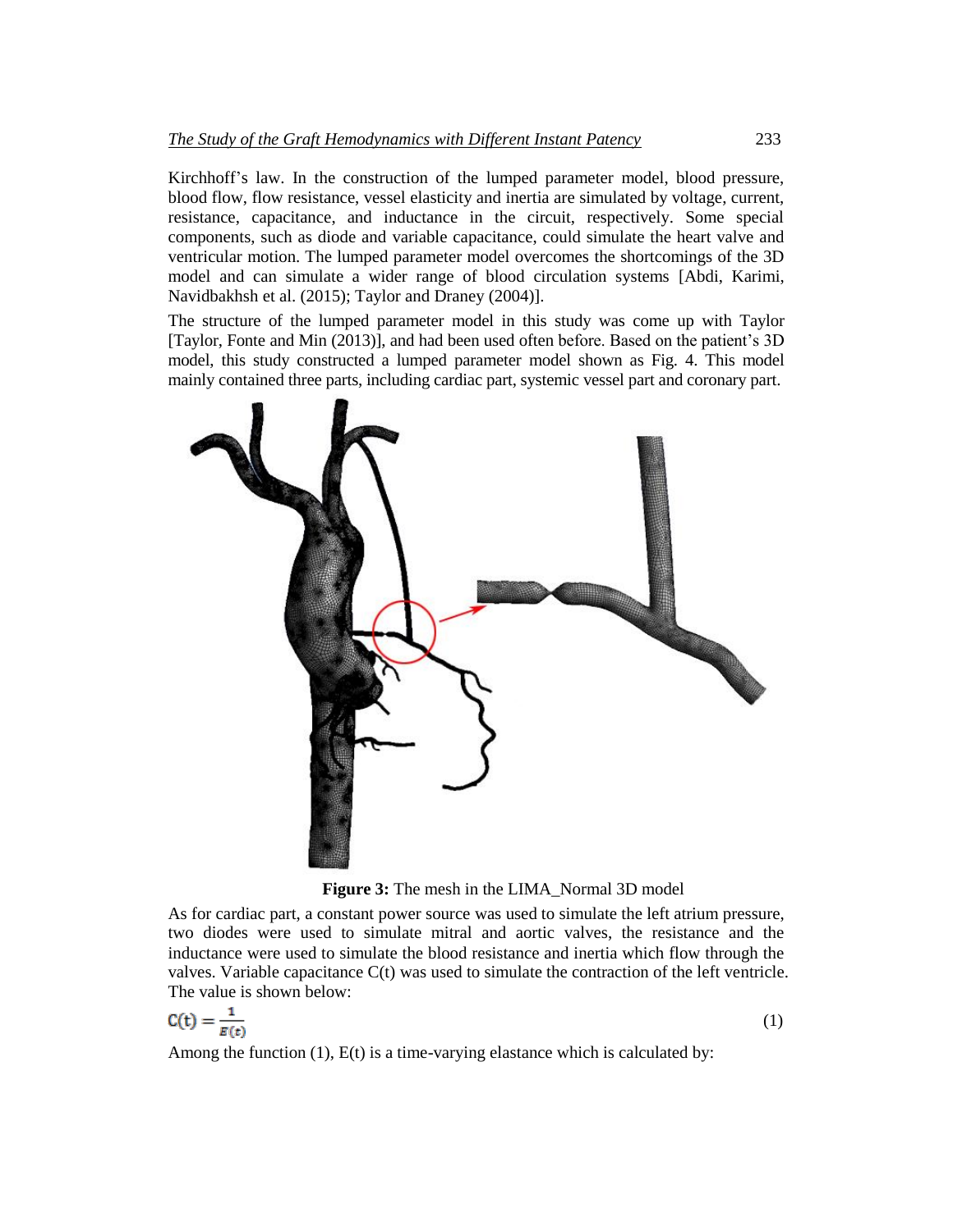### 234 Copyright © 2018 Tech Science Press *CMES, vol.116, no.2, pp.229-245, 2018*

$$
E(t) = (E_{max} - E_{min}) \cdot E_n(t_n) + E_{min}
$$
\n(2)

In function (2),  $E_n(t_n)$  is a normalized time-varying elastance [Stergiopulos, Meister and Westerhof (1996)].

$$
E_n(t_n) = 1.55 \left[ \frac{\left(\frac{t_n}{0.7}\right)^{1.9}}{1 + \left(\frac{t_n}{0.7}\right)^{1.5}} \right] \left[ \frac{1}{1 + \left(\frac{t_n}{1.17}\right)^{21.5}} \right] \tag{3}
$$

In the above function,  $t_n = \frac{t}{T_{max}}$ ,  $T_{max} = 0.2 + 0.15t_c$ ,  $t_c$  is a cardiac cycle. In this study, it made the following settings:  $E_{max}$ =2.0,  $E_{min}$ = 0.002458,  $t_c$ =0.8 s. The systolic period was 0~0.3s, the diastolic period was 0.3~0.8 s.



**Figure 4:** The lumped parameter model which contains Cardiac part, Systemic vessel part and Coronary part. LAD represents Left anterior descending branch, LCX represents Left circumflex branch and RC represents Right coronary artery

For the systemic vessel part, the proximal resistance represented arterial flow resistance, the distal resistance represented venous and microcirculation resistance, the capacitance represented the vascular elasticity.

For the coronary part, in coronary trunk (LAD, LCX, RC), its resistance, inductance and capacitance represented the flow resistance, flow inertia and vessel elasticity in coronary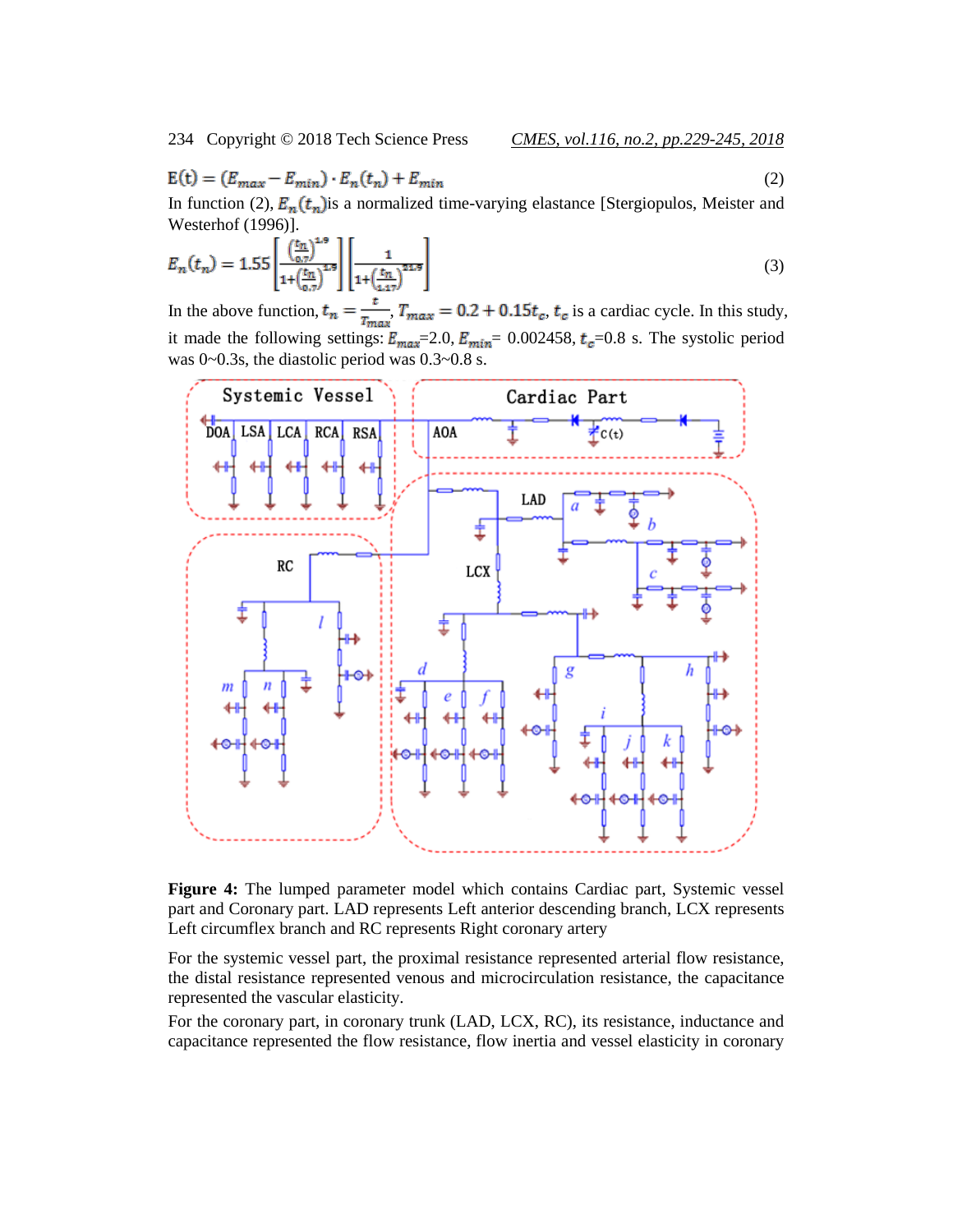artery, respectively. While in coronary branch (a-n), its resistances from front to back represented coronary artery flow resistance, microcirculation resistance and coronary vein flow resistance. Its proximal capacitance represented coronary artery elasticity; distal capacitance represented the microcirculation elasticity. A power source whose value was linked to left ventricular pressure was connected to the distal capacitance.

The values of this lumped parameter model's components were chosen based on Kim's study [Kim, Vignonclementel, Coogan et al. (2010)], and were adjusted using genetic algorithm to make the cardiac output, systolic pressure and diastolic pressure of the model match realistic data [Li, Wang, Mao et al. (2018)]. The blood flow in every coronary branch was adjusted to meet the two principles provided by Kim et al. [Kim, Vignonclementel, Coogan et al. (2010)]. Total coronary blood flow accounts for 4% of cardiac output, and the blood flow in every coronary branch is proportional to its diameter.

### *2.3 0D/3D coupling multi-scale model*

After constructing the 3D model and lumped parameter model, the last step was to couple them together to form the multi-scale model. Part of the lumped parameter model which can be replaced by 3D model was deleted, and the remaining part to the entrance of the 3D model was connected, as shown in Fig. 5.



**Figure 5:** 0D/3D coupling multi-scale model

This study used a specific coupling algorithm and interface conditions to couple the lumped parameter model and the 3D model. The 3D model was calculated by ANSYS-CFX, the lumped parameter was calculated by FORTRAN subroutines based on CFX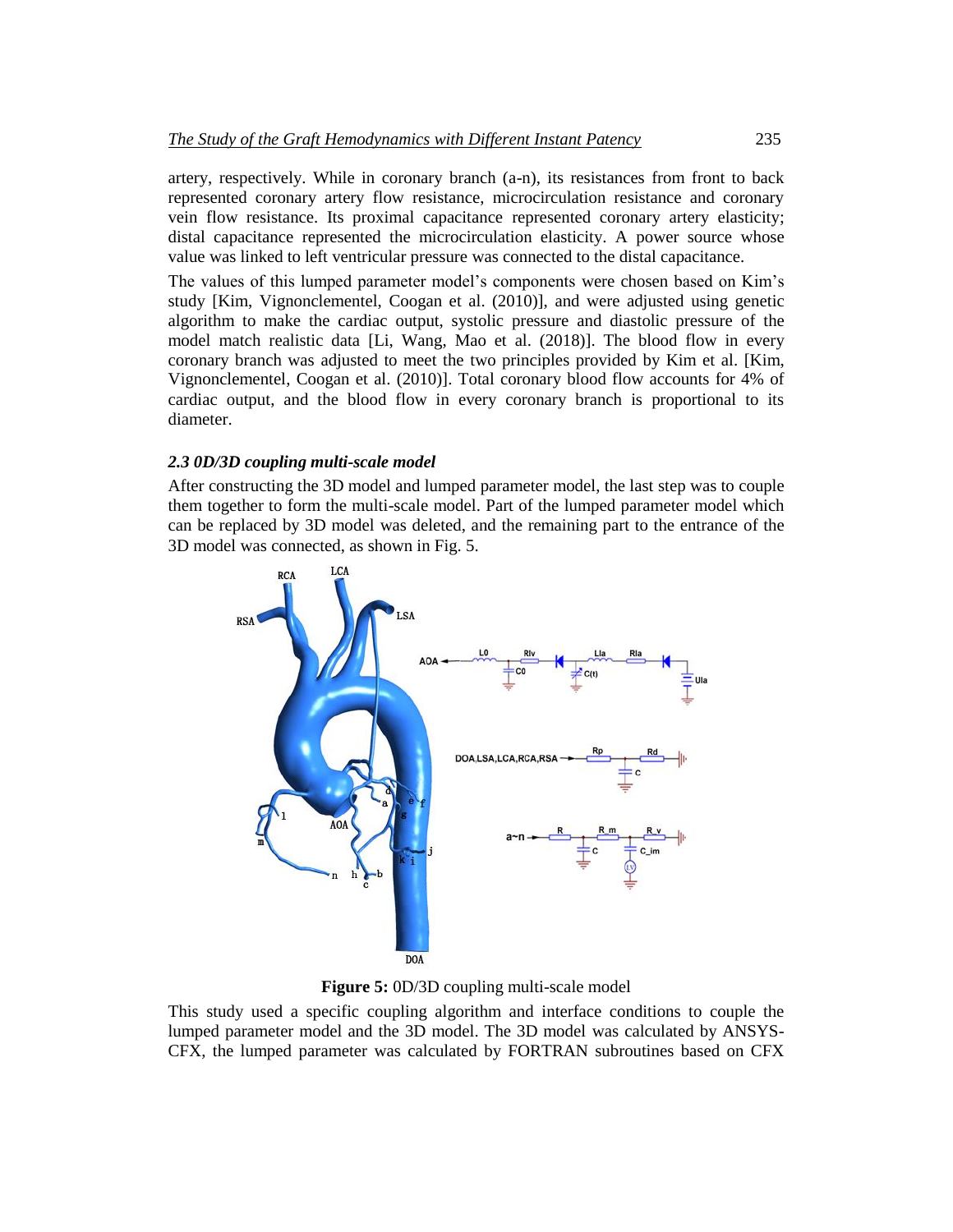236 Copyright © 2018 Tech Science Press *CMES, vol.116, no.2, pp.229-245, 2018*

Junction Box. The data transmission between lumped parameter model and 3D model was achieved using CFX User CEL Function. The lumped parameter model provided a flow in aorta and pressures in other arteries for 3D model, and the 3D model returned a pressure in aorta and flows in other arteries for the lumped parameter model.

### **3 Results**

After completing the calculations, hemodynamics of the anastomotic site which is encircled by a red circle as shown in Fig. 6 were extracted. The flow waves in distal graft section, the WSS and OSI in anastomotic site were extracted.



**Figure 6:** The anastomotic site which the Hemodynamics are extracted

### *3.1 The comparison of flow waves in distal grafts*

The flow waves of distal grafts were extracted. The LIMA flow waves are shown as Fig. 7. For the LIMA graft, graft flow rate of the normal model was higher than anastomotic stenosis model, but their wave shapes were similar. However, the graft flow shape of competitive flow model had a significant difference with the normal model. Except for an obvious decrease in diastolic flow, there was even backflow in systolic period.

The SVG flow waves are shown as Fig. 8.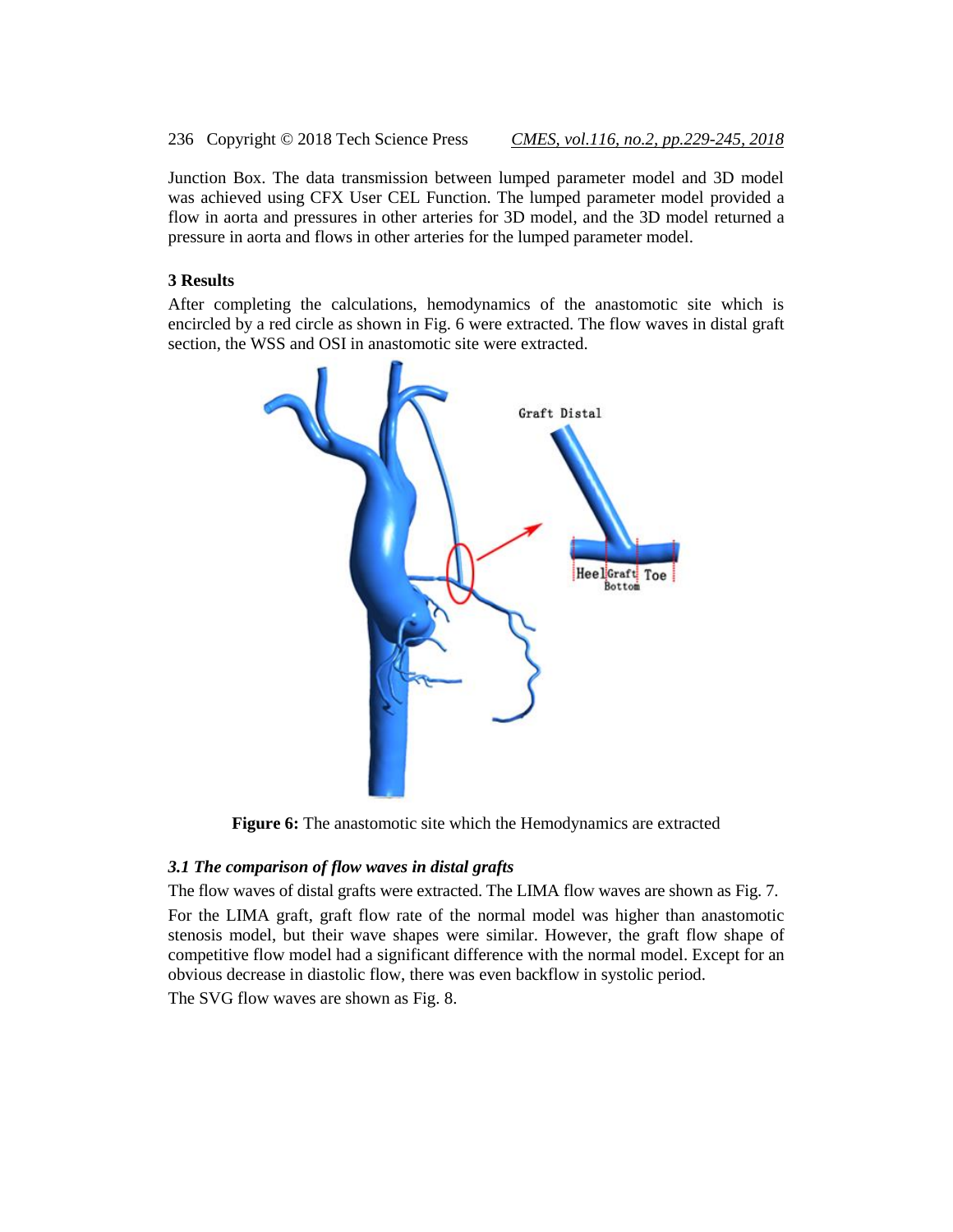

**Figure 7:** The flow waves in LIMA with different Instant patency



**Figure 8:** The flow waves in SVG with different Instant patency

For the SVG graft, the graft flow of anastomotic stenosis model was slightly lower than the normal model. The graft flow of competitive flow model was similar to the above two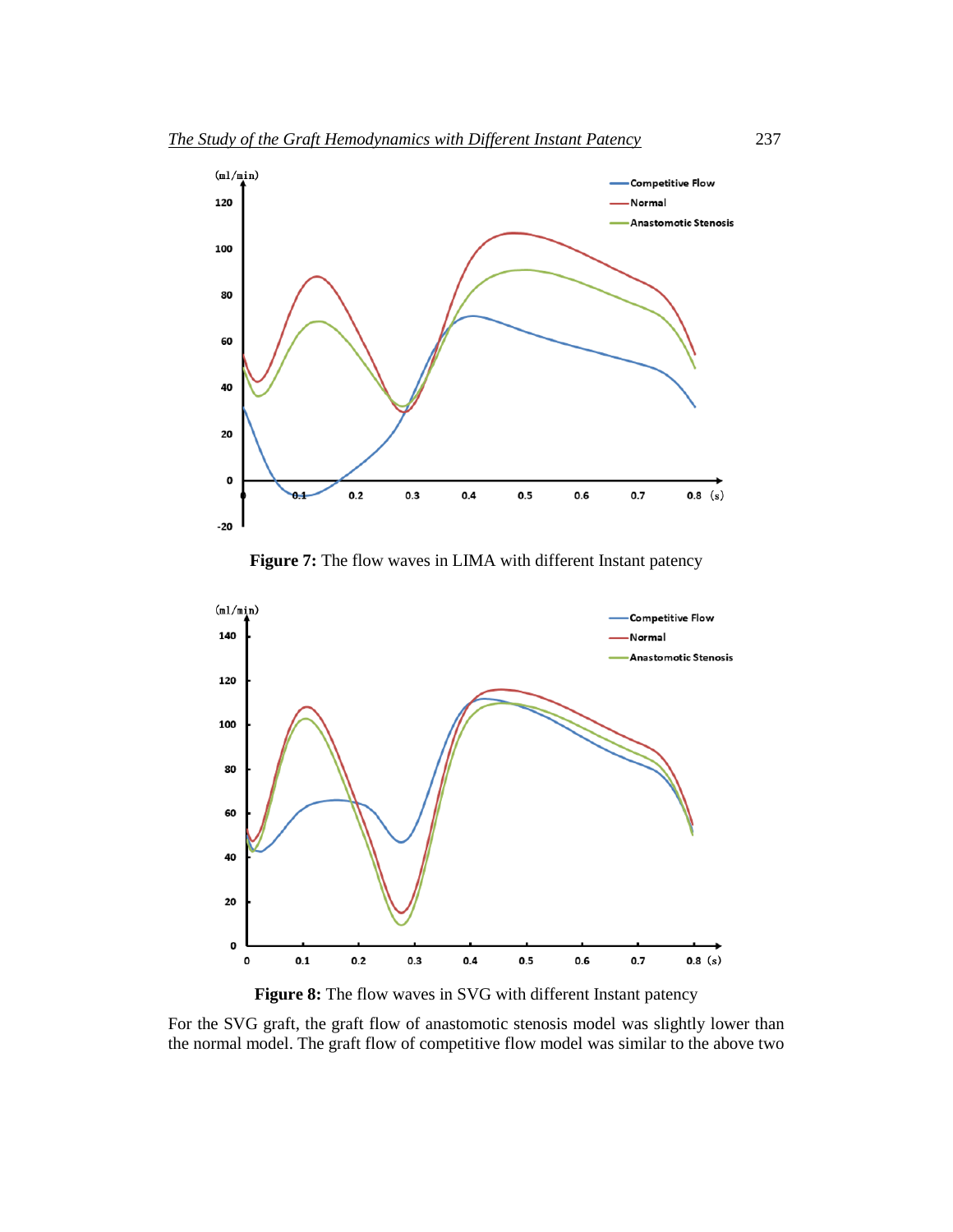in diastolic period, while in systolic period and the interval between systole and diastole the flow was significantly different. The peak flow in systolic period was significantly lower than that in the normal and the anastomotic stenosis. But in the interval between systole and diastole the flow was much higher. Different from the LIMA, there was no backflow in the SVG.

The results for comparing the average flow rates in these six models are shown in Tab. 2. It could be seen that the difference between non-patent graft and normal graft in LIMA was larger than in SVG. Especially in LIMA competitive flow model, the flow rate reduced 38 ml/min compared with the normal model.

|      | <b>Normal</b>       | <b>Competitive Flow</b> | <b>Anastomotic Stenosis</b> |
|------|---------------------|-------------------------|-----------------------------|
| LIMA | $77 \text{ ml/min}$ | $39 \text{ ml/min}$     | $67 \text{ ml/min}$         |
| SVG- | $84 \text{ ml/min}$ | $78 \text{ ml/min}$     | $78 \text{ ml/min}$         |

**Table 2:** The comparison of average flow rate

### *3.2 The WSS in anastomotic site*

The WSS in anastomotic site were extracted and shown in Fig. 9 and Fig. 10. Based on the time corresponding to the graft flow of the normal model, the WSS contours were depicted. According to Malek's studies [Malek, Alper and Izumo (1999)], hemodynamic environment is harmful in the region where WSS<0.4 Pa (low WSS region) or WSS>7 Pa (high WSS region), it is appropriate in the region where 1 Pa<WSS<7 Pa (appropriate WSS region) and it is a transition region where 0.4 Pa<WSS<1 Pa.

For LIMA, in systolic peak flow time, the normal model graft's heel was at low WSS region while the graft bottom and toe were at appropriate WSS region. In competitive flow model, its distal graft was at low WSS region, and its heel and toe had some high WSS regions. In anastomotic stenosis model, there was a significant high WSS region in stenosis part, and other parts in this model were at appropriate region or transition region.

In the interval between systole and diastole, the normal model graft's heel was at low WSS region while other parts were at transition region. In competitive flow model, heel, graft bottom and toe all had some low WSS regions. In anastomotic stenosis model, stenosis part was at high WSS region while other parts were at low WSS region or transition region.

In diastolic peak flow time, the normal model's WSS distribution was similar to the above two models. In competitive flow model, there was a high WSS region in the toe. In anastomotic model, it was also similar to the above two models.

For SVG, in systolic peak flow time, the normal model's distal graft was at transition region, the heel was at low WSS region and there were some high WSS regions in the toe part. In competitive flow model, its distal graft was at low WSS region while the toe had some high WSS regions. In anastomotic stenosis model, its heel was at low WSS region while the toe had some high WSS regions.

In the interval between systole and diastole, the normal model was at low WSS region. In competitive flow model, the heel was at appropriate region while other parts were at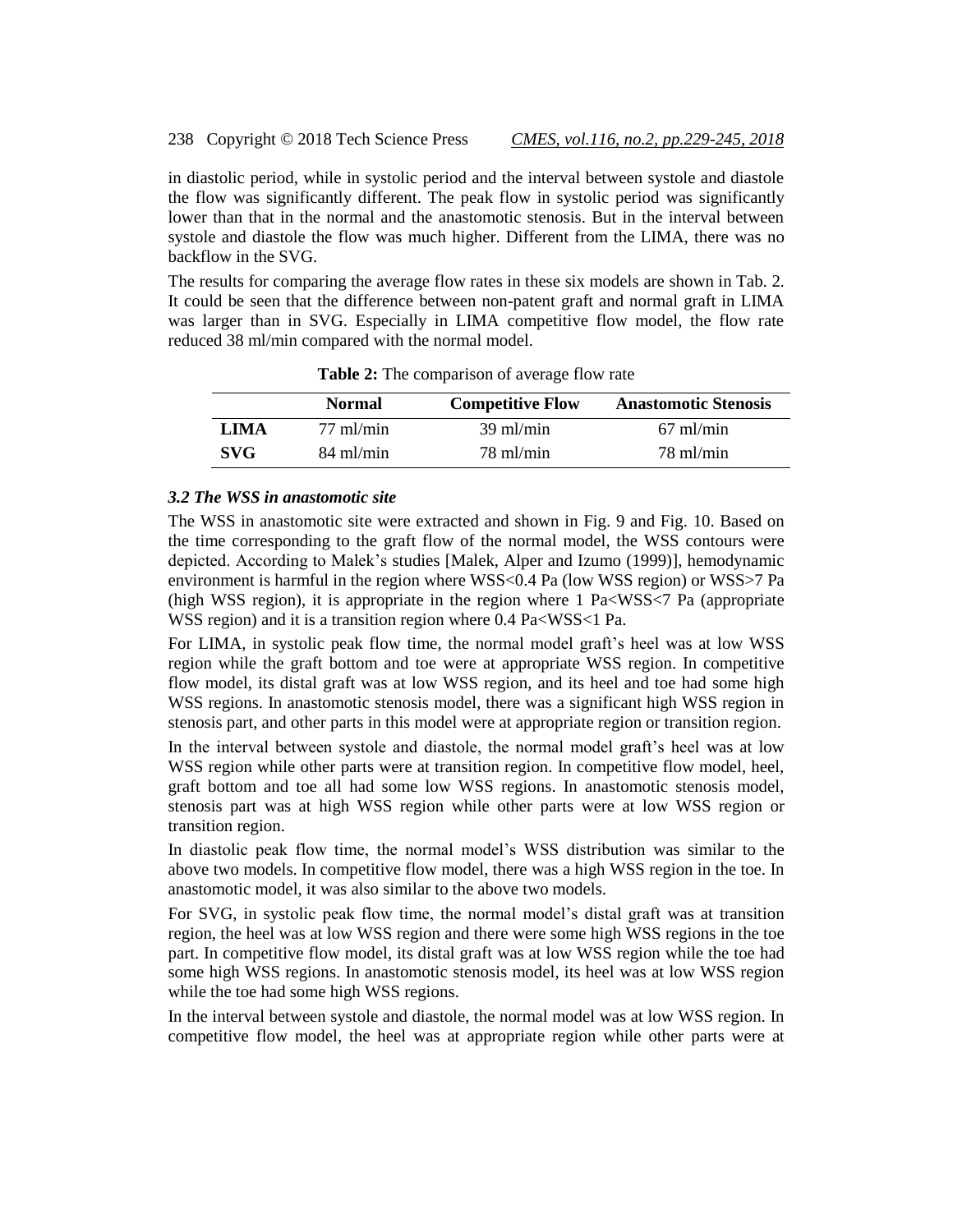transition region. In anastomotic stenosis model, the stenosis part and the toe were at transition region, other parts were at low WSS region.

In diastolic peak flow time, the normal model's WSS distribution was similar to the corresponding one in systolic peak flow time. In competitive flow model, its distal graft was at transition region, the heel was at low WSS region and the toe had some high WSS regions. In anastomotic stenosis model, WSS distribution was similar to the corresponding one in systolic peak flow time.



**Figure 9:** WSS contours at different times in LIMA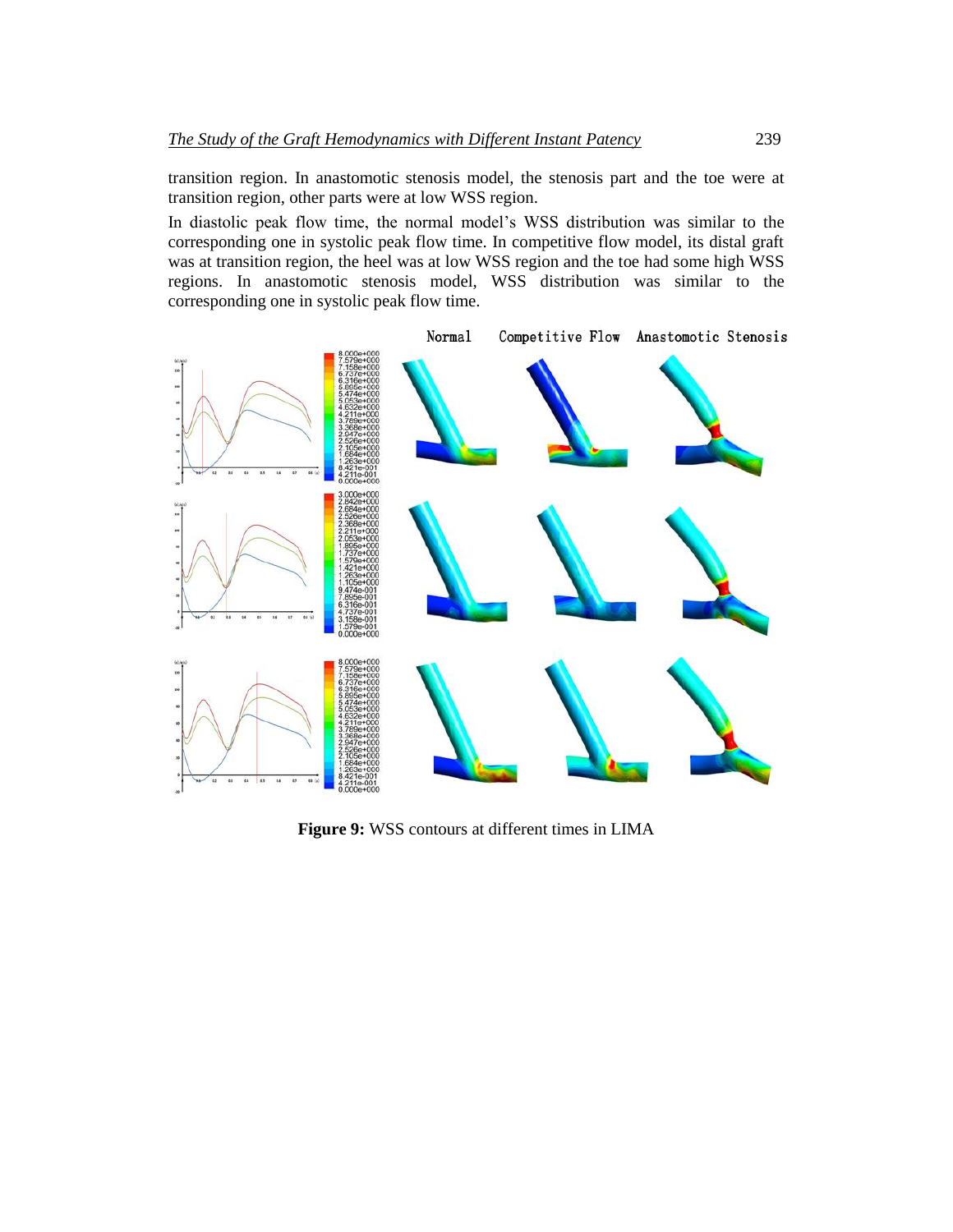

**Figure 10:** WSS contours at Different times in SVG

## *3.3 The OSI in anastomotic site*

OSI is an important hemodynamic factor influencing graft patency. High OSI could lead to atherosclerosis and intimal hyperplasia. The function of OSI is shown below:

$$
OSI = 0.5 \left( 1 - \frac{\left| \int_0^T \frac{dt}{r_{\omega}} \, dt \right|}{\int_0^T \left| \frac{dt}{r_{\omega}} \right| \, dt} \right) \tag{4}
$$

n means WSS.

OSI contours were extracted from these six models, shown in Fig. 11.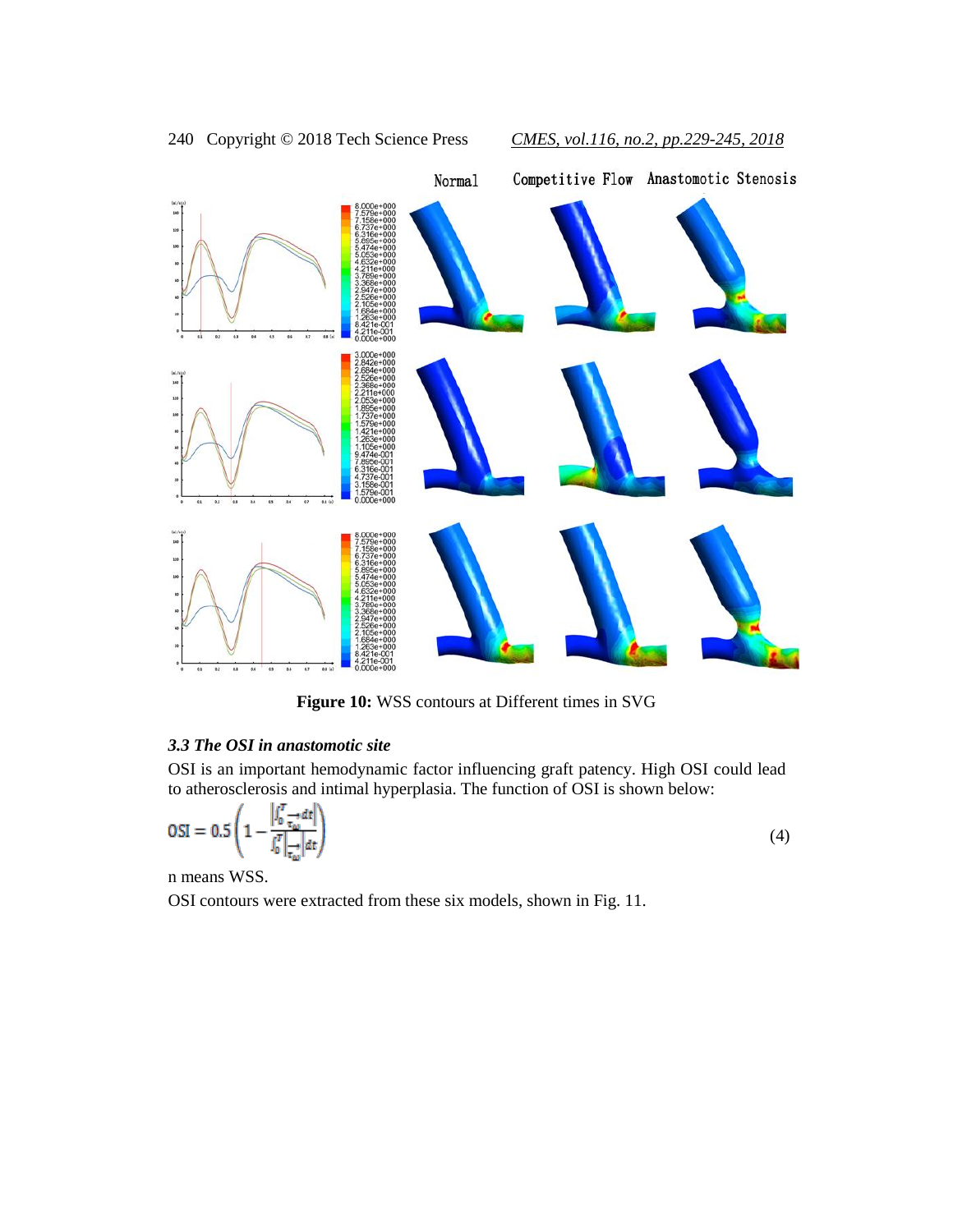

**Figure 11:** OSI contours. The above is LIMA Anastomotic site, the below is SVG Anastomotic site

For LIMA, the normal model's heel was at high OSI region, the competitive flow model's graft bottom had some high OSI regions and the anastomotic stenosis model's toe had some high OSI regions. For SVG, the normal model and the anastomotic stenosis model only had high OSI regions in their heel. But in competitive flow model, except for heel, there was also a little high OSI region in graft bottom.

### **4 Discussion**

### *4.1 The model selection*

This patient's model has been often used in the author's group to study the CABG topic [Zhao, Liu, Li et al. (2015); Li, Liu, Zhao et al. (2016); Mao, Wang, Zhao et al. (2016)]. In order to maintain consistency of these series of studies, the patient's model is been used again. The LAD is one of the most possible branches that the stenosis could occur and can be bypassed by LIMA or SVG, so the LAD is chosen to set the stenosis. According to the surgeon's suggestion, the anastomosis position and angle of the LIMA and SVG grafts are set as Fig. 1 and Fig. 2.

### *4.2 The distal graft flow*

In a normal situation, both LIMA and SVG graft flows present a double peak flow waveform in systole and diastole. Because of the difference in graft diameter and proximal anastomosis location, the flow rate of SVG graft is higher than that of LIMA graft.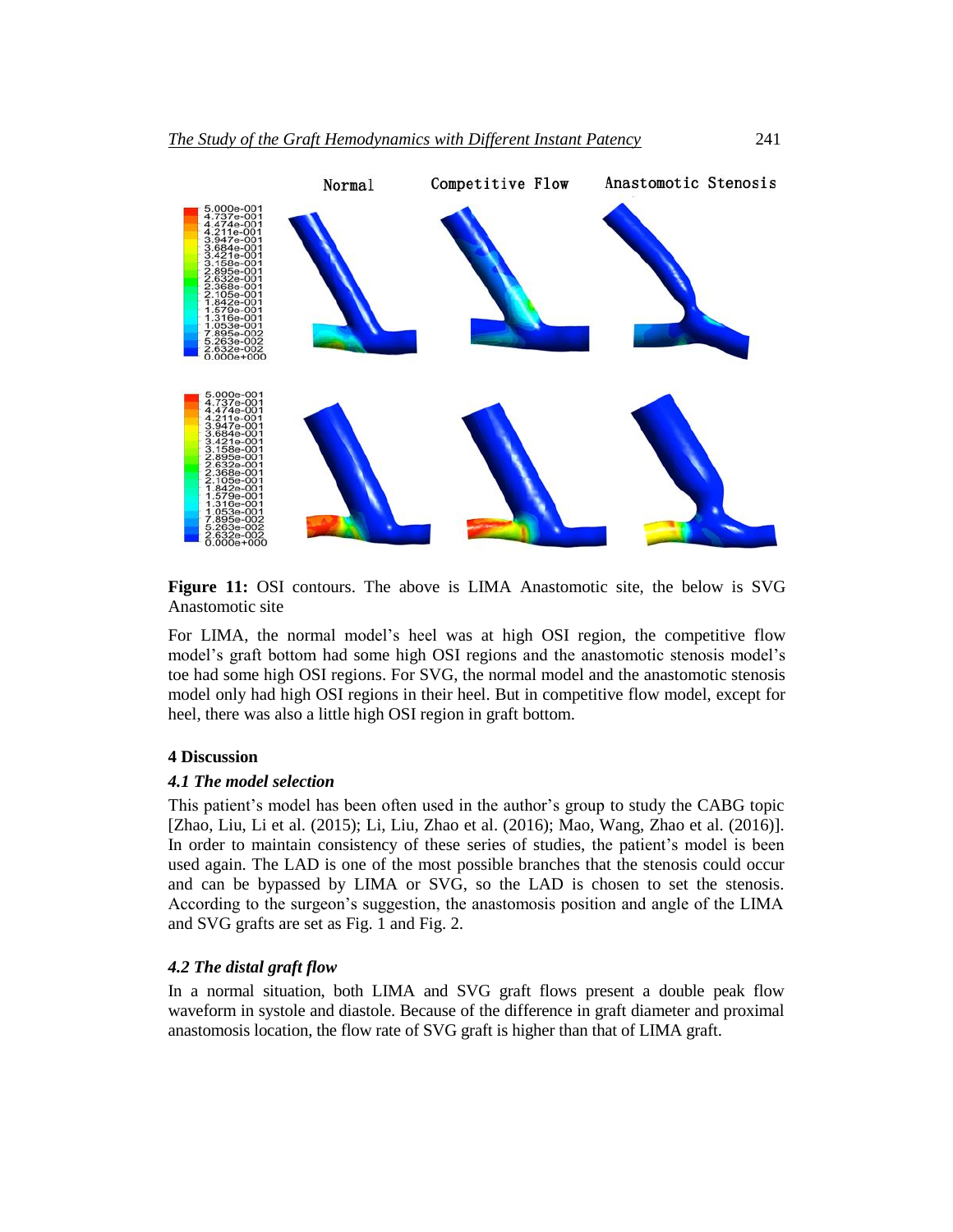When the graft is not patent, whether due to competitive flow or anastomotic stenosis, the decrease of flow rate in LIMA is more than that in SVG. This reflects that the resistance to adverse condition in SVG is better than LIMA. It also should be noted that the competitive flow influence in LIMA is more significant. Not only the LIMA graft flow rate has an obvious decrease, but also the backflow occurs in its systolic period. The occurrence of backflow in graft reveals that risk hemodynamics exist in anastomosis, which will greatly reduce the life of the graft.

### *4.3 WSS in anastomotic site*

By comparing the normal model's anastomosis WSS in LIMA and SVG, it can be found that the whole anastomotic site is at appropriate WSS region except the heel at the time of two peak flow. The heel is at anastomosis upstream and its hemodynamics has little influence for graft blood supplying. But for SVG, the distal graft WSS is at transition region and the toe has some high WSS regions. This means from the perspective of WSS, the SVG hemodynamic environment is worse than LIMA when the anastomosis is in normal situation.

However, when the graft instant patency is adverse, the situation has changed. In both of the situations which the graft is non-patent, the SVG's WSS distribution is similar to the normal. But for LIMA, when the competitive flow exists, there is a high WSS region in the toe at the times of peak flow. And at the time of systolic peak flow, the graft has a big area of low WSS. This means when the competitive flow occurs, the whole graft is liable to be influenced by adverse hemodynamics, and lead to the graft failure. If there is an anastomotic stenosis, the stenosis part may have an obvious high WSS region, which could lead to thrombus formation and block the anastomosis.

In summary, although LIMA's WSS environment is better than SVG in normal situation, the SVG has a better ability to avoid the risk WSS environment when the instant patency is adverse.

### *4.4 OSI in anastomotic site*

In normal situation, the LIMA and the SVG's high OSI regions exist in the heel which has little influence for graft blood supplying. When the competitive flow exists, LIMA graft bottom has a big area of high OSI, while SVG graft bottom only has a small area of high OSI. And in anastomotic stenosis situation, there is high OSI region in the toe of LIMA, while there is not in SVG. These results also show that when the instant patency is adverse, SVG has a better ability to avoid risk OSI environment than LIMA.

### **5 Conclusion**

It is found that there are significant differences in hemodynamics between a normal graft and non-patent grafts both in LIMA and SVG. In the normal graft, the LIMA hemodynamic environment is better than that in SVG. But in non-patent graft, SVG has a better ability to avoid the adverse hemodynamic environment.

These results suggest that surgeries should be performed carefully to avoid instant nonpatency of LIMA. Meanwhile, when the coronary artery has a moderate stenosis, SVG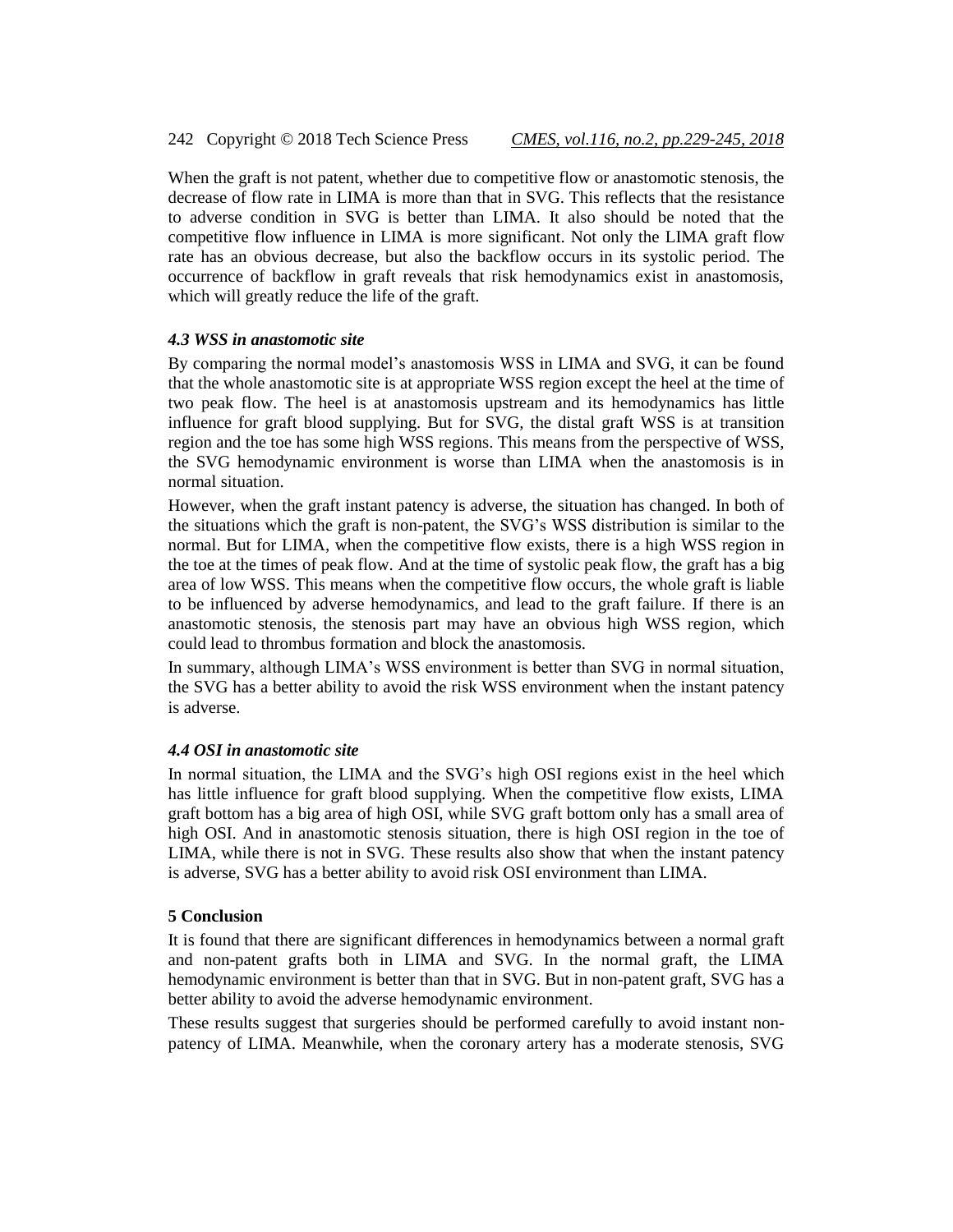should be used as the graft to avoid the influence of competitive flow.

**Acknowledgement:** This work is supported by National Natural Science Foundation of China (11832003, 11772016, 11472022, 11702008).

### **References**

**Abdi, M.; Karimi, A.; Navidbakhsh, M.; Pirzad Jahromi, G.; Hassani, K.** (2015): A lumped parameter mathematical model to analyze the effects of tachycardia and bradycardia on the cardiovascular system. *International Journal of Numerical Modelling Electronic Networks Devices & Fields*, vol. 28, no. 3, pp. 346-357.

**Acipayam, M.; Uncu, H.; Taraktaş, M.; Altinay, L.; Hakan, Z. M. et al.** (2015): Short-term graft patency of sequential and y-graft in open heart surgery with transit time flow measurement. *Journal of Cardiovascular Surgery*, vol. 56, no. 5, pp. 793-797.

**Barner, H. B.** (1974): Double internal mammary-coronary artery bypass. *Archives of Surgery*, vol. 109, no. 5, pp. 627-630.

**Bassiouny, H. S.; White, S.; Glagov, S.; Choi, E.; Giddens, D. P. et al.** (1992): Anastomotic intimal hyperplasia: mechanical injury or flow induced. *Journal of Vascular Surgery*, vol. 15, no. 4, pp. 708-716.

**Beck, C. S.** (1935): The development of a new blood supply to the heart by operation. *Annals of Surgery*, vol. 102, no. 5, pp. 801-813.

**Butany, J. W.; David, T. E.; Ojha, M.** (1998): Histological and morphometric analyses of early and late aortocoronary vein grafts and distal anastomoses. *Canadian Journal of Cardiology*, vol. 14, no. 5, pp. 671-677.

**Handa, T.; Orihashi, K.; Nishimori, H.; Fukutomi, T.; Yamamoto, M. et al.** (2016): Maximal blood flow acceleration analysis in the early diastolic phase for in situ internal thoracic artery bypass grafts: A new transit-time flow measurement predictor of graft failure following coronary artery bypass grafting. *Surgery Today*, vol. 20, no. 4, pp. 1-9.

**Hofer, M.; Rappitsch, G.; Perktold, K.; Trubel, W.; Schima, H.** (1996): Numerical study of wall mechanics and fluid dynamics in end-to-side anastomoses and correlation to intimal hyperplasia. *Journal of Biomechanics*, vol. 29, no. 10, pp. 1297-1308.

**Kim, K. B.; Chang, H. K.; Lim, C.** (2005): Prediction of graft flow impairment by intraoperative transit time flow measurement in off-pump coronary artery bypass using arterial grafts. *Annals of Thoracic Surgery*, vol. 80, no. 2, pp. 594-598.

**Kim, H. J.; Vignonclementel, I. E.; Coogan, J. S.; Figueroa, C. A.; Jansen, K. E.; Taylor, C. A.** (2010): Patient-specific modeling of blood flow and pressure in human coronary arteries. *Annals of Biomedical Engineering*, vol. 38, no. 10, pp. 3195-3209.

**Li, L.; Liu, Y.; Zhao, X.; Mao, B.; Zhang, H.** (2016): Impact of competitive flow on hemodynamics of lima-lad grafting with different stenosis: A numerical study. *Journal of Mechanics in Medicine & Biology*.

**Lehnert, P.; Møller, C. H.; Damgaard, S.; Gerds, T. A.; Steinbr**ü**chel, D. A.** (2015): Transit-time flow measurement as a predictor of coronary bypass graft failure at one year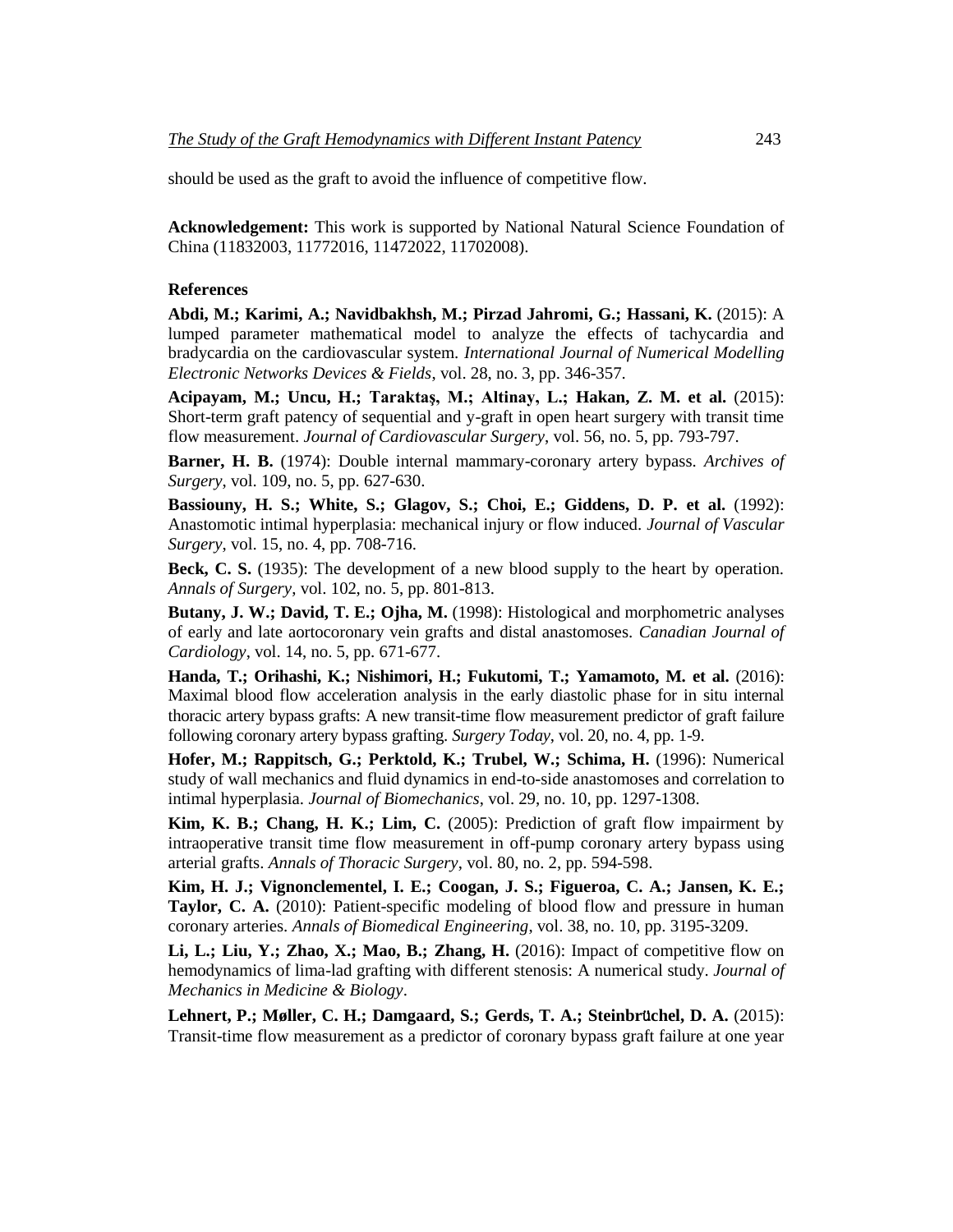angiographic follow-up. *Journal of Cardiac Surgery*, vol. 30, no. 1, pp. 47-52.

**Li, B.; Wang, W.; Mao, B.; Liu, Y.** (2018): A method to personalize the lumped parameter model of coronary artery. *International Journal of Computational Methods*.

**Malek, A. M.; Alper, S. L.; Izumo, S.** (1999): Hemodynamic shear stress and its role in atherosclerosis. *Jama*, vol. 282, no. 21, pp. 2035-2042.

**Mao, B.; Wang, W.; Zhao, Z.; Zhao, X.; Li, L. et al.** (2016): On the relationship between competitive flow and FFT analysis of the flow waves in the left internal mammary artery graft in the process of CABG. *Biomedical Engineering Online*, vol. 15, no. 2, pp. 557-567.

**Ojha, M.; Cobbold, R. S.; Johnston, K. W.** (1994): Influence of angle on wall shear stress distribution for an end-to-side anastomosis. *Journal of Vascular Surgery*, vol. 19, no. 6, pp. 1067-1073.

**Pagni, S.; Storey, J.; Ballen, J.; Montgomery, W.; Qaqish, N. K.; Etoch, S.** (1997): Factors affecting internal mammary artery graft survival: How is competitive flow from a patent native coronary vessel a risk factor? *Journal of Surgical Research*, vol. 71, no. 2, pp. 172-178.

**Papadopoulou, M.; Spengos, K.; Papapostolou, A.; Tsivgoulis, G.; Karandreas, N.**  (2006): Predictive value of intraoperative transit-time flow measurement for short-term graft patency in coronary surgery. *Journal of Thoracic & Cardiovascular Surgery*, vol. 132, no. 3, pp. 468-474.

**Sabik, J. F.; Lytle, B. W.; Blackstone, E. H.; Khan, M.; Houghtaling, P. L. et al.**  (2018): Does competitive flow reduce internal thoracic artery graft patency? *Annals of Thoracic Surgery*, vol. 76, no. 5, pp. 1490-1497.

**Sankaran, S.; Esmaily, M. M.; Kahn, A. M.; Tseng, E. E.; Guccione, J. M. et al.**  (2012): Patient-specific multiscale modeling of blood flow for coronary artery bypass graft surgery. *Annals of Biomedical Engineering*, vol. 40, no. 10, pp. 2228-2242.

**Seki, T.; Kitamura, S.; Kawachi, K.; Morita, R.; Kawata, T. et al.** (1992): A quantitative study of postoperative luminal narrowing of the internal thoracic artery graft in coronary artery bypass surgery. *Journal of Thoracic and Cardiovascular Surgery*, vol. 104, no. 6, pp. 1532-1538.

**Sottiurai, V. S.; Yao, J. S. T.; Batson, R. C.; Sue, S. L.; Jones, R. et al.** (1989): Distal anastomotic intimal hyperplasia: histopathologic character and biogenesis. *Annals of Vascular Surgery*, vol. 3, no. 1, pp. 26-33.

**Stergiopulos, N.; Meister, J. J.; Westerhof, N.** (1996): Determinants of stroke volume and systolic and diastolic aortic pressure. *American Journal of Physiology*, vol. 270, no. 6 Pt 2, pp. 2050-2059.

**Taylor, C. A.; Draney, M. T.** (2004): Experimental and computational methods in cardiovascular fluid mechanics. *Annual Review of Fluid Mechanics*, vol. 36, no. 1, pp. 197-231.

**Taylor, C. A.; Fonte, T. A.; Min, J. K.** (2013): Computational fluid dynamics applied to cardiac computed tomography for noninvasive quantification of fractional flow reserve: Scientific basis. *Journal of the American College of Cardiology*, vol. 61, no. 22, pp.